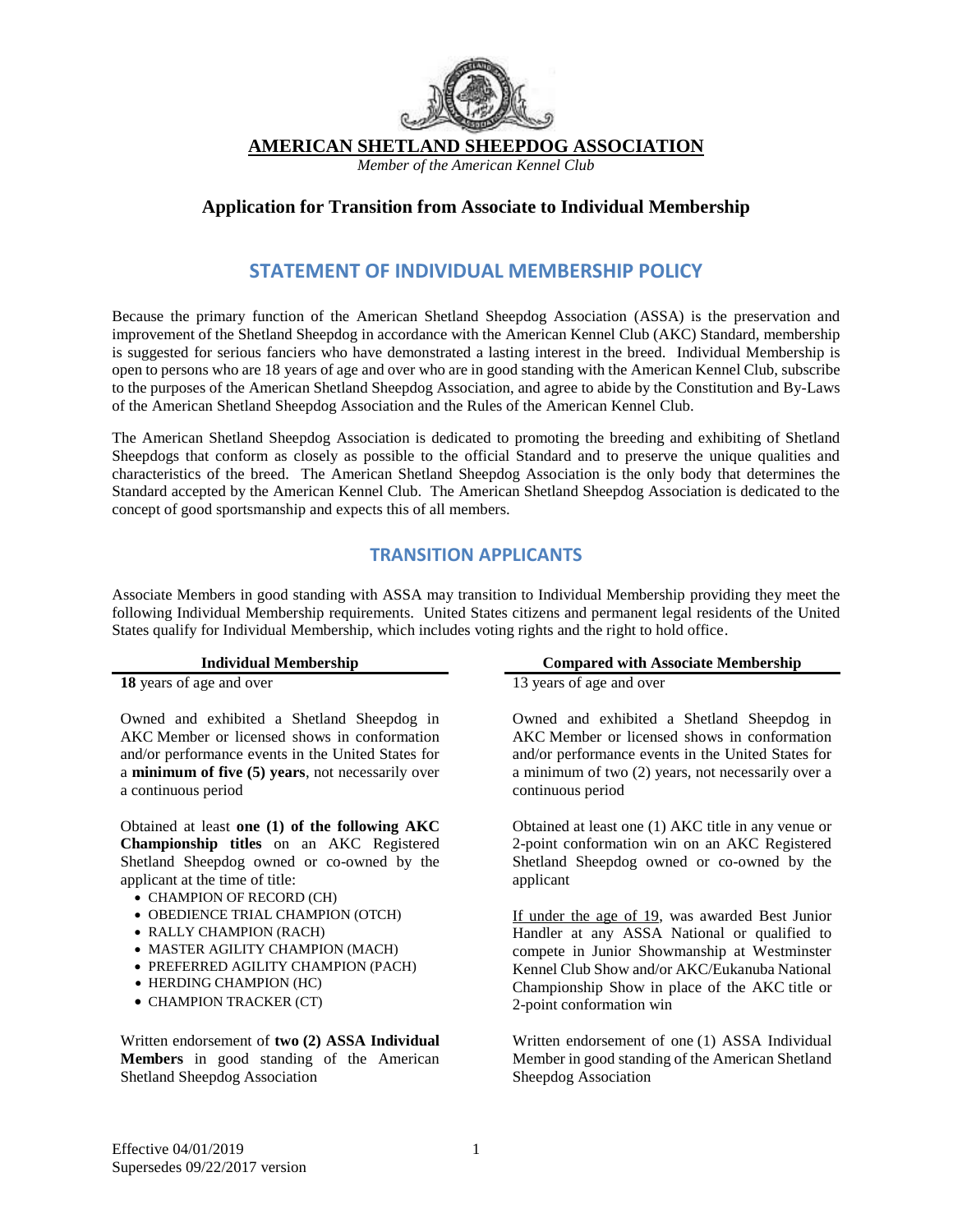

Dog breeders who sell dogs to commercial outlets will not be considered for membership. Membership in a local Shetland Sheepdog club in the applicant's geographical area is recommended. A list of regional member clubs may be obtained from the Treasurer.

#### **SECOND SPONSOR**

Written endorsement from one Sponsor was required for Associate Membership. For transition to Individual Membership, an Associate Member must obtain written endorsement from a Second Sponsor. Second Sponsor must be an Individual Member in good standing of the ASSA and must have known the applicant for a minimum of one (1) year. Sponsor may not be from the same kennel prefix or family. Sponsor must reside in the applicant's geographical area (**the same state or an adjoining state)**. Sponsor must provide a Letter of Endorsement to the application and attest to the applicant's interest in the breed; ethical conduct, eg, sportsmanship; methods by which the individual assumes responsibility for dogs produced; estimated number of litters produced annually; breeding and showing activities; AKC titles earned; and club participation. Sponsor should state the applicant has met full Individual Membership requirements and basis for his/her opinion applicant will continue to be a valuable member of ASSA. Sponsor must have been a member of the American Shetland Sheepdog Association for **three (3) years**, and may only endorse two (2) applicants per calendar year.

Second Sponsor is not required to inspect the quarters where the applicant maintains his/her dogs; however, if Sponsor has personally visited the applicant's quarters, Sponsor should attest to conditions being acceptable.

Sponsorship should be viewed as a personal endorsement of the applicant and not just a signature. Sponsor endorsement should signify that Sponsor is personally knowledgeable of the individual and is confident the applicant will continue to be a member the ASSA is proud to have on its roster. Sponsor should be willing to lend guidance and mentoring to the applicant, in ASSA membership, should the applicant be elected to Individual Membership.

# **APPLICATIONS**

Applicant's name, address, and telephone number will be posted in the Members Only section of the ASSA Website for 60 days and screened initially by the ASSA Membership Chairman. The By-Laws of the Association require secret affirmative votes from two thirds (2/3) of the Board of Directors present at a meeting of the Board in order to elect an applicant. Applicants will be submitted to the ASSA Board of Directors for consideration at the first, regularly scheduled Board Meeting (Spring or Fall) following expiration of the 60-day Website posting.

Per the By-Laws of the organization, if an applicant is not elected by the sitting Board of Directors, the sponsor may elect to present the applicant at the Annual Meeting of ASSA to be voted on by the members in attendance. A favorable vote of 75% of the members in attendance will override the Board's decision not to accept the applicant and vote the applicant into membership, provided the applicant meets the residency and sponsorship requirements of the ASSA.

Annual dues of \$35.00 are the same for Individual Membership and Associate Membership. No additional dues or application fee are required for transition from Associate to Individual Membership.

All applications are acknowledged. Incomplete or ineligible applications will be returned with explanation. Send the complete application to Membership Chairperson Robin McTaggart.

#### *Please write legibly.*

**Robin McTaggart ASSA Membership Chairperson 179 West Chestnut Street Nipoma, CA 93444-9441**

> [sheltie@mctag.com](mailto:sheltie@mctag.com) 805-550-5989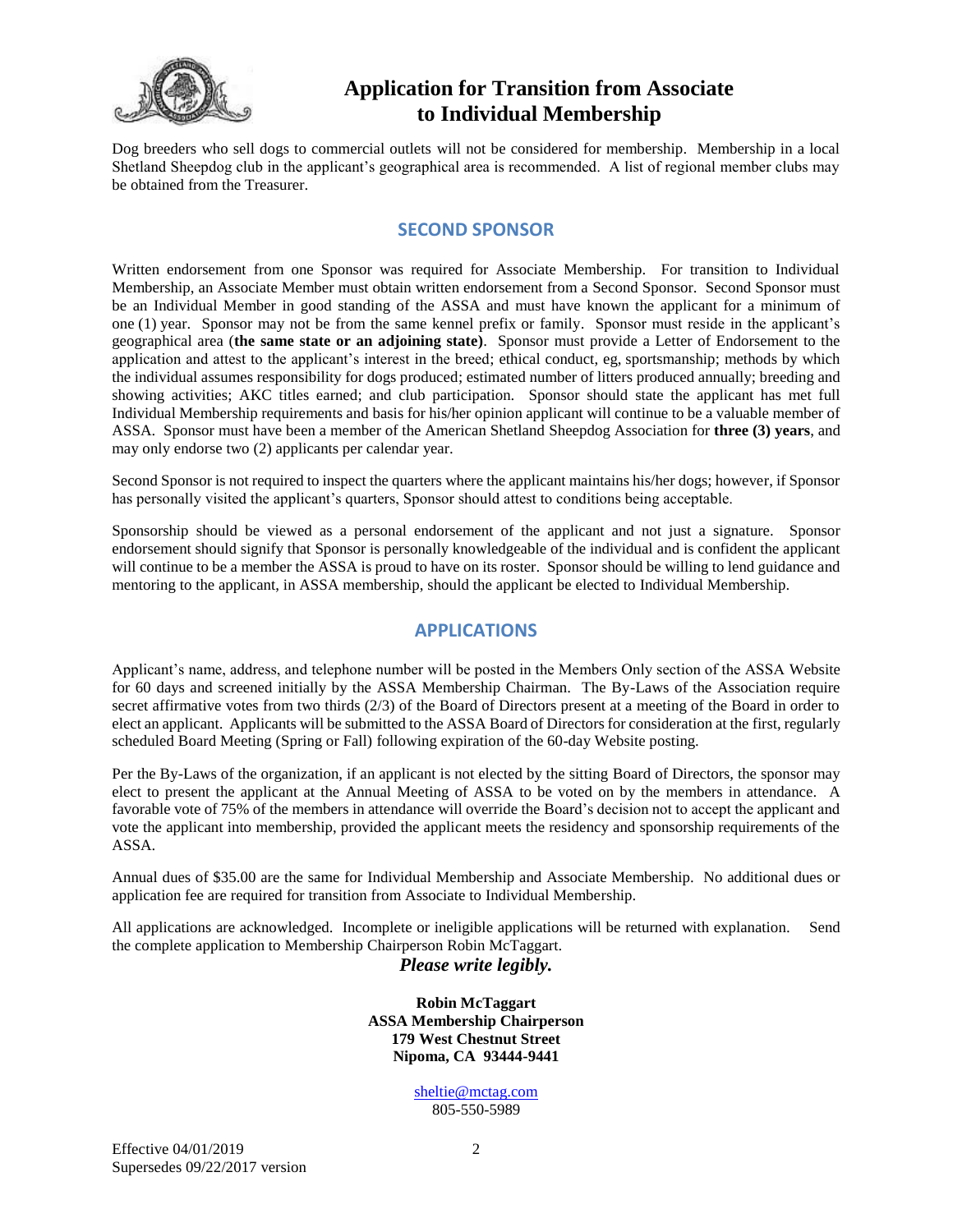

The American Shetland Sheepdog Association encourages Associate Members to become Individual Members upon completing Individual Membership requirements. ASSA expects its members to be serious fanciers of the Shetland Sheepdog that are dedicated to breeding and exhibiting Shelties that conform to the American Kennel Club Shetland Sheepdog breed standard; engage in ethical breeding and exhibiting practices; and demonstrate an active interest in promoting shelties, ASSA, and the sport of dogs in a positive and constructive way. *Please write legibly.*

## **PERSONAL INFORMATION**

| Name:                |  |
|----------------------|--|
| <b>Address:</b>      |  |
|                      |  |
| <b>Phone Number:</b> |  |
| E-Mail:              |  |
| <b>WEB</b> site url: |  |
| <b>Kennel Name:</b>  |  |

| Number of dogs currently owned or co-owned                        |           |
|-------------------------------------------------------------------|-----------|
| Breeds owned or co-owned                                          |           |
| Number of litters bred in past five (5) years - all breeds        |           |
| Date of first Sheltie purchase (mo/year)                          |           |
| Date of first dog show entry for a Sheltie in any venue (mo/year) |           |
| Have you ever sold dogs to a commercial outlet?                   | Yes<br>N٥ |

# **TITLES ACHIEVED**

To transition from Associate to Individual Membership, you must have achieved an at least one (1) of the following AKC Championship titles on a Shetland Sheepdog owned or co-owned by you at the time. Check Championship title and attach copy of AKC title certificate.

| $\Box$ Champion of Record (CH  |
|--------------------------------|
| $\Box$ Obedience Trial Champio |
| Rally Champion (RACH)          |

| Champion of Record (CH)         | Master Agility Champion (MACH)   |
|---------------------------------|----------------------------------|
| Obedience Trial Champion (OTCH) | Preferred Agility Champion (PACH |

الاسور صور العبدي Champion (MACH)<br>Preferred Agility Champion (PACH)<br>Prefing Champion (HC)

|  | Herding |
|--|---------|
|  |         |
|  |         |

 $\Box$  Champion Tracker (CT)

Please indicate other AKC titles and number of each title achieved on Shetland Sheepdog(s) that is(are) owned or co-owned by you.

| Conformation |  |
|--------------|--|
| Obedience    |  |
| Rally        |  |
| Agility      |  |
| Herding      |  |
| Tracking     |  |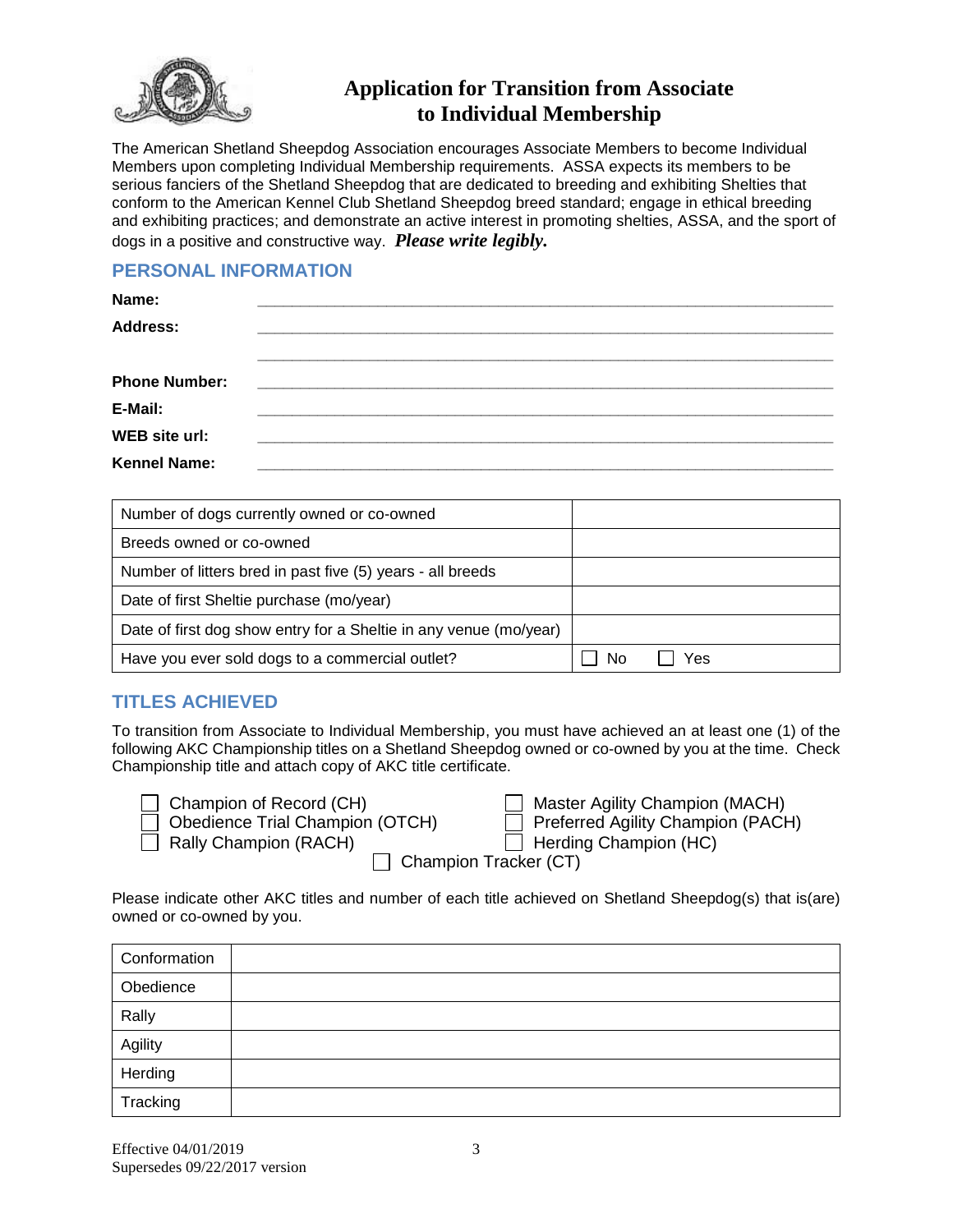

## **PARTICIPATION/EXPERIENCE IN EACH VENUE (AKC ONLY)**

Please indicate your level of experience in each of the following venues. Please also list if you have been listed as the Trial or Show Chair or Secretary for any venue within the past three (3) years.

|                       | Active<br>(Within<br>year) | Work<br>Experience<br>(steward) | Chair-person    | Secretary | Spectator           | Interested | Not<br>Interested |
|-----------------------|----------------------------|---------------------------------|-----------------|-----------|---------------------|------------|-------------------|
| Conformation          |                            |                                 |                 |           |                     |            |                   |
| Obedience             |                            |                                 |                 |           |                     |            |                   |
| Rally                 |                            |                                 |                 |           |                     |            |                   |
| Agility               |                            |                                 |                 |           |                     |            |                   |
| Herding               |                            |                                 |                 |           |                     |            |                   |
| Tracking              |                            |                                 |                 |           |                     |            |                   |
| Junior<br>Showmanship |                            |                                 | Years competed: |           | Parent of<br>Junior |            |                   |

# **CLUB EXPERIENCE**

List all recent club memberships. Please list current Sheltie Specialty club(s) first.

| Name of Club                                               | Year<br>Joined | Position(s) held |
|------------------------------------------------------------|----------------|------------------|
|                                                            |                |                  |
| I certify that the applicant is a member in good standing. |                |                  |
| Signature of Specialty Club Secretary:                     |                |                  |
|                                                            |                |                  |
|                                                            |                |                  |
|                                                            |                |                  |

If you are not a member of a local Sheltie Specialty Club, please indicate why:

#### **RESCUE**

Please indicate your level of support of either your local or national Sheltie rescue organizations.

Rescue Coordinator<br>
Rescue Volunteer
Grooming

Rescue Volunteer

Grooming

Crooming

Crooming

Crooming

Crooming

Crooming

Crooming

Crooming

Crooming

Crooming

Crooming

Crooming

Crooming

Crooming

Crooming

Croomin Transportation <br>
Short-Term Boarding 
<br>
Donated funds<br>  $\Box$  None of these  $\Box$  Short-Term Boarding

Long-Term Fostering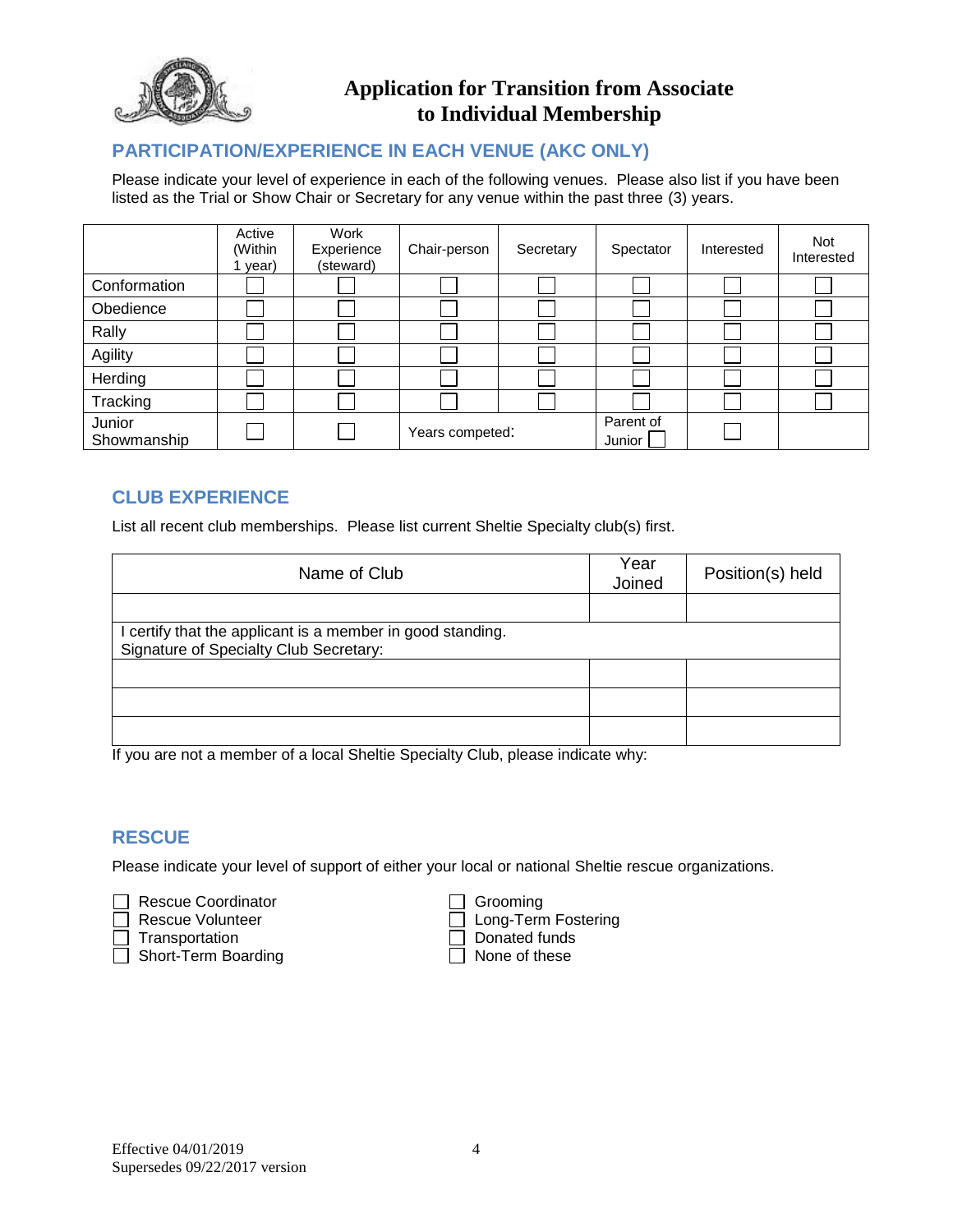

### **EDUCATION/ SEMINARS**

Please list the most recent sheltie-related seminars you have attended, if a seminar was attended more than once, please list the most recent year.

| Name of Seminar | Presenter | Year |
|-----------------|-----------|------|
|                 |           |      |
|                 |           |      |
|                 |           |      |
|                 |           |      |
|                 |           |      |
|                 |           |      |

### **SERVICES**

What services can or do you offer at a local level?

|        | $\Box$ Stud service                |
|--------|------------------------------------|
|        | $\Box$ Whelping                    |
|        | $\Box$ Puppies                     |
|        | $\Box$ Dog evaluation              |
|        | $\Box$ Mentoring at specialties    |
| $\Box$ | Mentoring, general dog information |

Grooming Boarding  $\bar{\exists}$  Handling Training, any venue Legislation activism  $\bar{1}$  None of these

# **LETTER OF TRANSITION**

Please attach a letter describing why you wish to transition from Associate Membership to Individual Membership in the ASSA. Include ASSA activities (eg, National Specialty attendance, ASSA committee member) you have participated in as an Associate Member.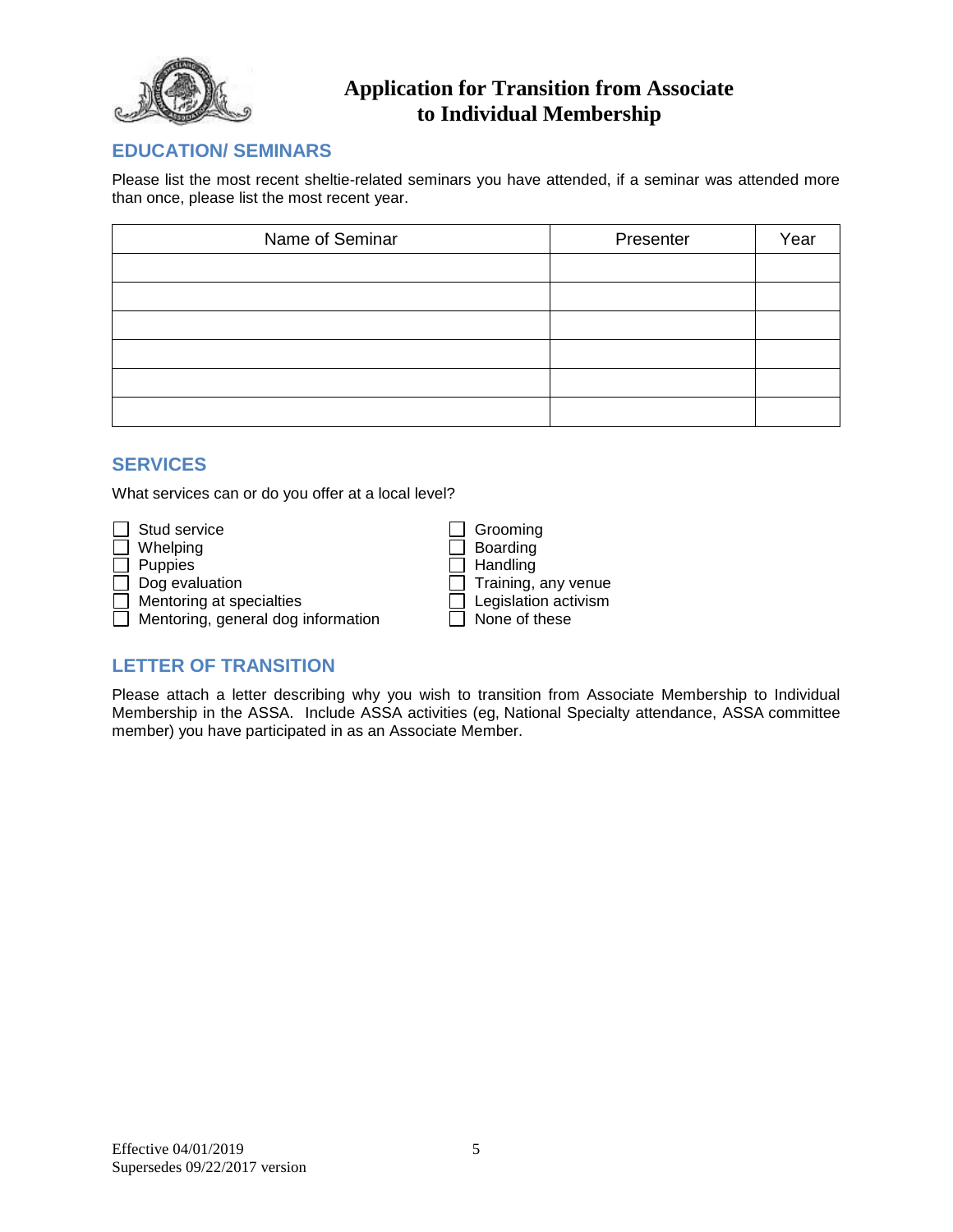

## **BY SIGNATURE BELOW, APPLICANT CERTIFIES:**

- 1. I am 18 years of age or older, and a citizen or permanent legal resident of the United States of America.
- 2. I am not nor have I ever been under suspension by the American Kennel Club. If you have, please explain here:
- 3. I am not in debt to the American Shetland Sheepdog Association for sums pledged or contracted for any purpose.
- 4. I agree to abide by the Constitution and By-Laws of the American Shetland Sheepdog Association and the Rules of the American Kennel Club.
- 5. I agree at all times, and under all circumstances, to consider the welfare and best interests of the breed and of the dogs I keep, breed, exhibit or sell; and maintain, in all such activities, the highest standards of ethical conduct. I have read and understand the AMERICAN SHETLAND SHEEPDOG ASSOCIATION STATEMENT OF INDIVIDUAL MEMBERSHIP POLICY and do share and uphold the objectives stated therein.
- 6. I have read, understand, and agree to abide by the Guidelines for Ethical Behavior.

Signature of Applicant:  $\Box$ 

Date:

Please use this checklist to ensure that all items are included. Incomplete applications will be returned.

Application, signed and dated

**Applicant's Letter of Transition** 

□ Second Sponsor Statement of Endorsement

Second Sponsor Letter of Endorsement

 $\Box$  Copy of qualifying AKC Champion title certificate